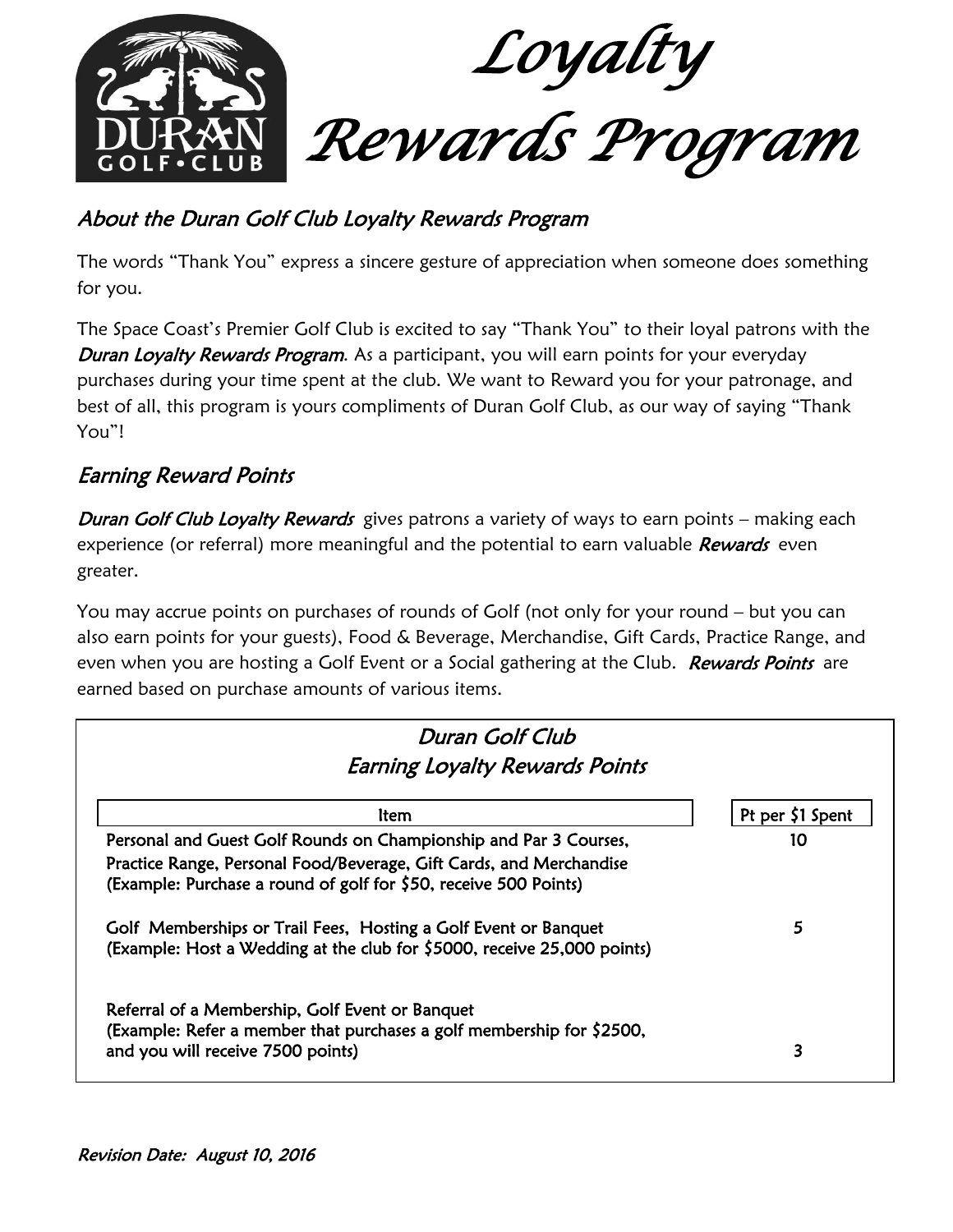#### Golf Rounds

Earn points for each round that you play as well as points for your guests play. Earn points when you purchase a membership. You're also eligible to earn points for group golf events that you refer to Duran. Is your company hosting a golf event for employees and/or customers? Is there a charity that you support or social group that you're involved in that's hosting a golf tournament? Refer them to Duran and you'll be eligible to earn Loyalty Rewards.

#### Food & Beverage

Food & Beverage purchases in Tradewinds Restaurant are opportunities to continue to earn points – whether during your next golf outing or bringing over a group from the office for lunch – all food and beverage purchases in our restaurant are opportunities to earn Loyalty Rewards points. When planning a party, wedding or corporate meeting – the Loyalty Reward program allows you to earn points on the parties and events that you host at Tradewinds. Keep an eye on the Tradewinds social calendar – come and enjoy one of our entertaining events while accruing Loyalty Rewards points that can be used for future enjoyable experiences at your Club.

#### Golf Merchandise

There's never been a better opportunity to save and earn when making your next golf equipment or apparel purchase. Earn Loyalty Rewards points with every purchase made in the golf shop at Duran, whether it be for personal use, or a gift card for a friend. Looking for a new set of clubs? Our staff of professionals will fit your new set to your specifications, match the price of our competitors all while you're earning Rewards points. Do you know of a group or is your company looking to purchase logo'd merchandise – refer the business to Duran and we'll offer you a very competitive price while you earn Loyalty Rewards points.

#### Special Promotions

#### Look for Especial Emails from Duran Golf Club for golf rounds and food and beverage offering DOUBLE and TRIPLE reward points. Special codes may be issued, and required to access promotions.

#### Redeeming Rewards Points

Redeem points for extraordinary opportunities and offers, and enjoy our award winning golf and dining facilities. Your points earned are noted on the bottom of your receipt after each purchase. When you are ready to redeem your points, just let your attending staff member know you would like to pay for your purchase with your Loyalty Reward Points. Membership has its benefits!

| <b>Example Point Redemption Values</b> |                |                                              |          |
|----------------------------------------|----------------|----------------------------------------------|----------|
|                                        | Loyalty Points | Description                                  | \$ Value |
| 960                                    | points         | Medium Bucket of Range Balls                 | \$6.00   |
| 1600                                   | points         | Hamburger                                    | \$10.00  |
| 2240                                   | points         | 1 Complimentary Round of Golf / Par 3        | \$12.00  |
| 4000                                   | points         | \$25 Gift card                               | \$25.00  |
| 3200                                   | points         | Range Day pass at the Development Center     | \$20.00  |
| 6400                                   | points         | Cocktails for 4                              | \$40.00  |
| 8000                                   | points         | 1 Complimentary Round of Golf / Championship | \$50.00  |
| 8000                                   | points         | \$50 Gift Card                               | \$50.00  |
| 32000                                  | points         | 4 Complimentary Round of Golf / Championship | \$200.00 |

\*Terms and Restrictions apply. There may be a lag of up to 1 week to input information into the POS system. All individuals who register in the Loyalty Rewards Program will be issued a "Loyalty Card" at the time they register for the program.

#### Revision Date: August 10, 2016